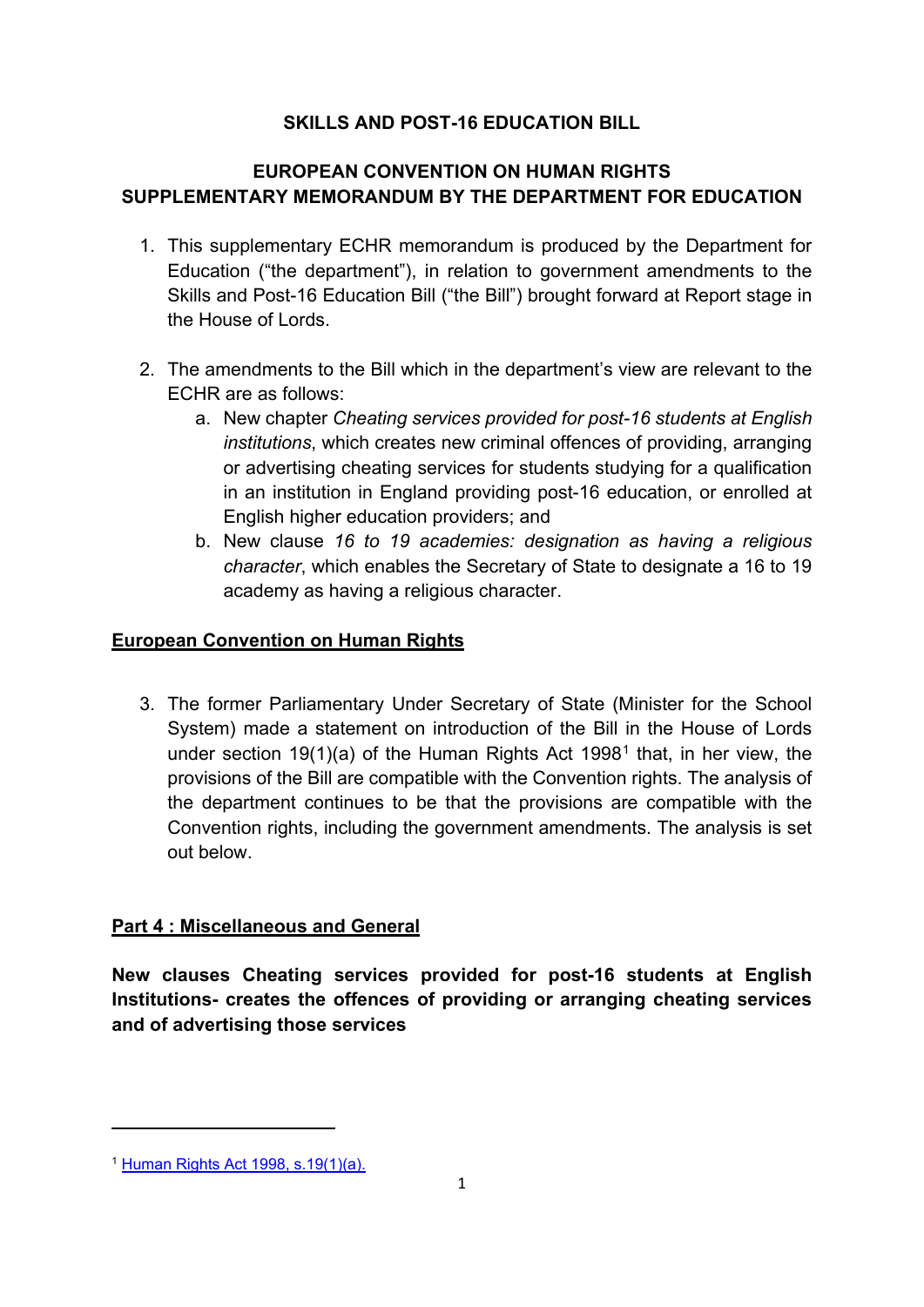- 4. The new clause '*Offence of providing or arranging a relevant service'* engages article 6 (right to a fair trial). The department considers that the new cheating services offence clause is compatible with the provisions of the ECHR.
- 5. This clause creates a new offence aimed at preventing the provision of cheating services to students studying for a qualification at a post-16 institution or sixth form in England or enrolled at an English higher education provider. The clause will prohibit a person from providing, or arranging for another person to provide, in commercial circumstances, a 'relevant service', i.e. a service of completing all (or part of) an assignment on behalf of a student, where the assignment, completed in that way could not reasonably be considered to have been completed personally by the student.
- 6. To fall within the ambit of the offence, the assignment completed by the person must be one which the student is required to complete personally (a) as part of the relevant course which the student is undertaking, or (b) in order to obtain the qualification to which the course leads or for which the student has been entered. An assignment is one which the student is required to complete personally where it is to be completed with only permitted assistance. An assignment is completed on behalf of a student where material is provided to a student in connection with the assignment in circumstances where the student could use the material in completing the assignment, or part of it, and the material is prepared in connection with the assignment or has not been published generally (i.e. is available generally without payment, or is included in a publication that contains other educational or training material and is available generally, such as a text book or study guide.) An assignment is defined as including an exam and any piece of work.

## Article 6

- 7. Under the cheating services offence, there is a reverse burden of proof as the prosecutor only has to prove the *actus reus* and the Defendant must prove the defence, on the balance of probabilities. They must prove, as the case may be, that they did not know, and could not with reasonable diligence have known, (a) that the student would or might use the relevant service in completing all or part of the assignment; (b) that the student was required to complete the assignment personally; (c) that the relevant service was not permitted assistance.
- 8. There is also a presumption of fact at [*meaning of "relevant service" and other key expressions]* subsection (4)(a) that where a student seeks provision of a relevant service in connection with an assignment, any material provided as a result is to be regarded as provided in connection with that assignment. That is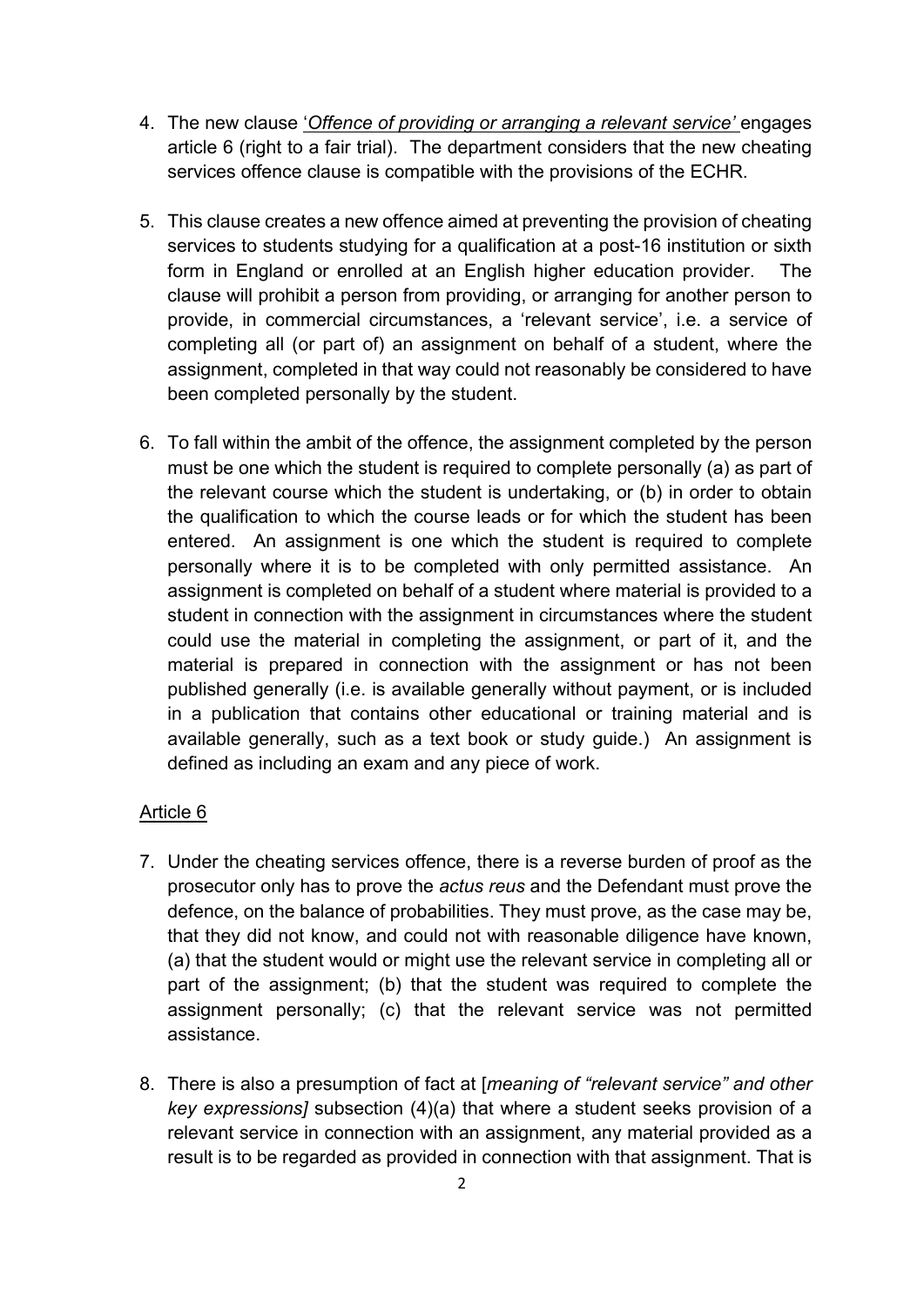to deal with the scenario of a student choosing provision of material from a catalogue of options.

9. Article 6 is therefore engaged: the principle that a trial should be fair, the presumption of innocence being a fundamental right directed to that end, however, the department considers that this reversal of the burden of proof is compatible with Article 6. In coming to this view, the department has had regard to the principles set out in case law<sup>[2](#page-2-0)</sup>. In particular, having regard to the nature of the offence, that it will be within the defendant's own knowledge what precautions he or she took to ensure that the student was not using the services to complete all or part of an assignment, or was required to complete it personally, or that the relevant service was not permitted assistance, as the case may be and what they knew as a result of those precautions. There is also a compelling reason for reversing the burden of proof in these circumstances (and in the case of subsection (4)(a) that the facts are presumed): namely safeguarding the academic integrity and standards of post-16 and higher education in England and protecting students from cheating services.

#### Article 1 Protocol 1

10.The department considers that the right to conduct a business such as an essay mill, is not a possession within the meaning of Article 1 Protocol 1. Future income is only a possession once it has been earned or an enforceable (not just arguable) claim to it exists<sup>3</sup>. If it were successfully argued that Article 1 Protocol 1 were engaged, the department would argue that the criminalisation of certain services provided by such businesses was a proportionate means of protecting the academic integrity of post 16 education and as such the provision is compatible with Article 1 Protocol 1.

#### **New clause:** *16 to 19 academies: designation as having a religious character*

- 11.New clause *16 to 19 academies: designation as having a religious character* inserts sections 8A and 8B into the Academies Act 2010.
- 12.The new clause engages articles 9 (freedom of thought, conscience and religion), 14 (prohibition of discrimination) and article 2 protocol 1 (right to education). The department considers that it is compatible with the provisions of the ECHR.

<span id="page-2-1"></span><sup>3</sup> *R (Countryside Alliance & Others) v Attorney General & Another* [2007] UKHL 52 at [21]; *Andrews v UK* (App No. 37657/97); *Gialouris v Greece* (App No. 24581/94); *Ambruosi v Italy* (2002) 35 EHRR 5

<span id="page-2-0"></span><sup>2</sup> Sheldrake v Director of Public Prosecutions; Attorney General's Reference (no4 of 2002) [2004]UKHL 43; R v Johnstone [2003] UKHL 28; R v Lambert [2002] 2 AC 545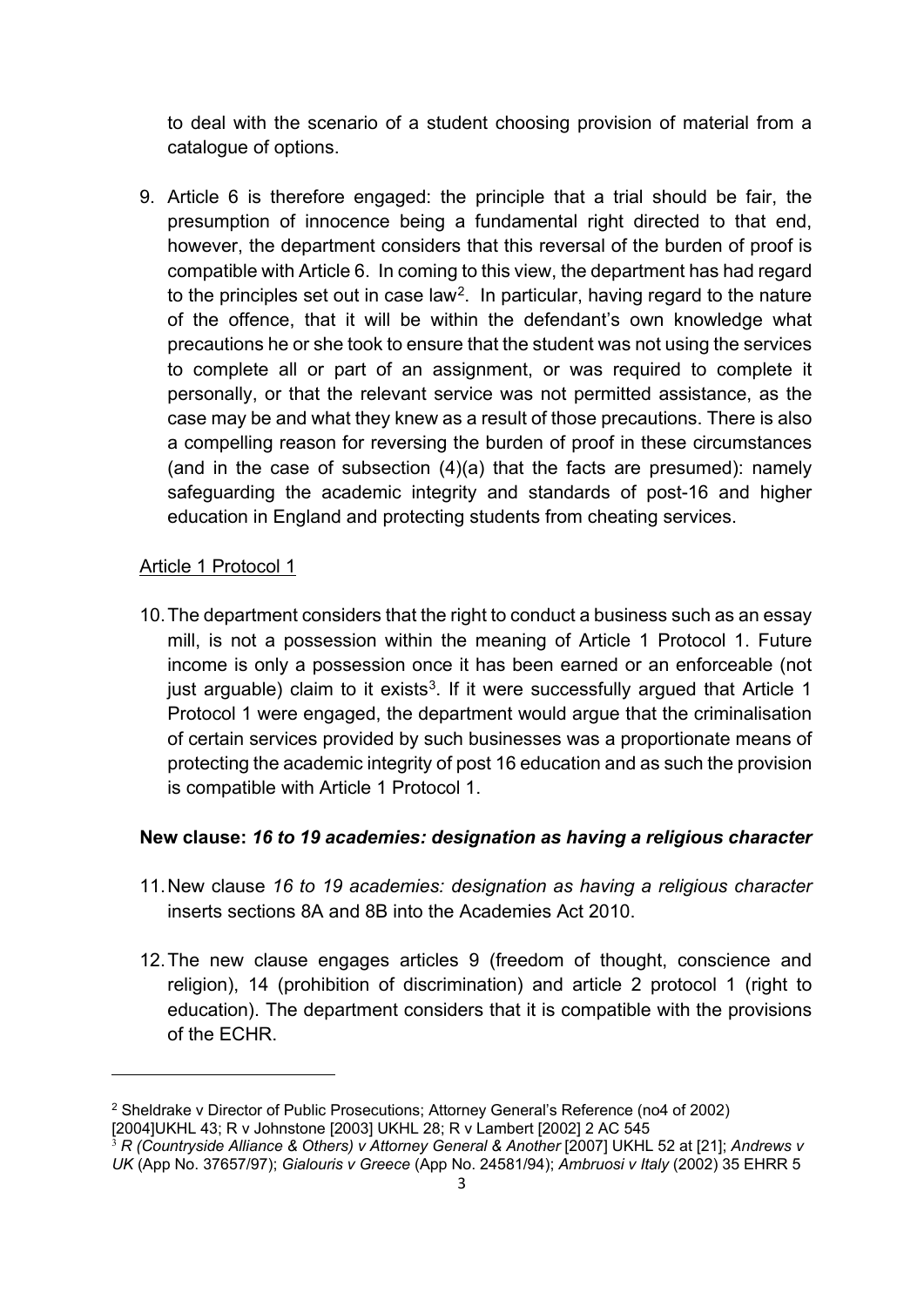- 13.This clause enables the Secretary of State to designate a 16 to 19 academy as having a religious character. It makes provision for 16 to 19 academies with a religious character to conduct the academy in a way that reflects the tenets of the religion or religious denomination. It also requires that the articles of association must provide that the majority of the directors of the academy are appointed to secure, so far as practicable, that the character of the academy reflects the tenets of the religion or religious denomination.
- 14.This clause also imposes obligations on 16 to 19 academies with a religious character to provide religious education and collective worship in a manner that reflects the traditions of the relevant religious denomination. The clause has the effect of exempting designated 16 to 19 academies from compliance with section 91(2) of the Equality Act 2010 by means of the exemption in paragraph 1 of Schedule 22 of the Equality Act 2010. This replicates the position currently applicable to sixth form colleges designated as having an established character under section 33J(2) of the Further and Higher Education Act 1992 and independent schools designated as having a religious character under section 69(3) read with section 124B of the School Standards and Framework Act 1998.

### Article 9

15.The new clause *16 to 19 academies: designation as having a religious character* (through new section 8B) engages article 9 because it places obligations on proprietors of designated 16 to 19 academies in relation to opportunities for religious collective worship and religious education at the education institution. This provision forms the basis of the enjoyment of article 9 freedoms for students who wish to attend a 16 to 19 academy. It does not make attending such collective worship and religious education mandatory. The view of the department is that these provisions do not infringe Article 9.

#### Article 14

- 16.The view of the department is that the new clause does not constitute an infringement of Article 14. It is useful to conduct analysis under article 14 by reference to four elements, set out in *R (oao Stott) v SSJ* [2018] UKSC 59. The elements are:
	- a. is the provision within the ambit of another right?;
	- b. is there a difference in treatment on the basis of a status listed in Article  $142$
	- c. are any applicant and chosen comparator(s) in an analogous position?; and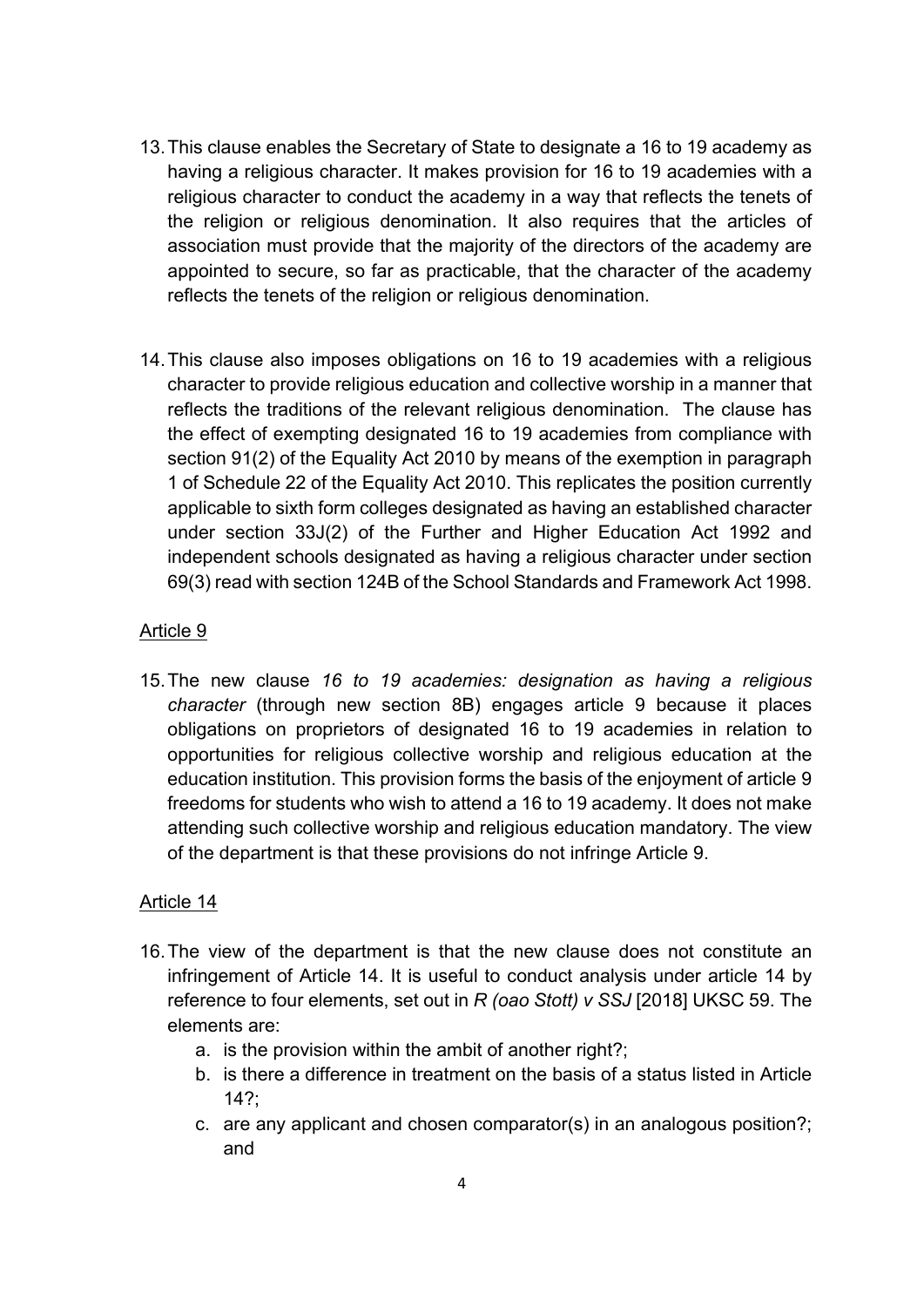- d. is there an objective and reasonable justification for the differential treatment?
- 17.In answer to question *a* above, the department considers it arguable that the new clause is within the ambit of article 9.
- 18.The department acknowledges that this provision potentially allows for differential treatment on the basis of religion, which is relevant to question *b*  above. In relation to collective acts of worship and religious education, a student who was of a faith other than that of the designated 16 to 19 academy may not be offered the same opportunities as a student whose faith is the same as that of the academy. For example, a non-Catholic student attending a 16 to 19 academy with Catholic designation, may be treated less favourably than a Catholic student, who would be the beneficiary of the obligations in new section 8B.
- 19.The department's view is that there is an objective and reasonable justification for this differential treatment. In respect of this justification four questions (set out in *R (oao Quila)* v *SSHD* [2011] UKSC 45) should be considered. These are:
	- a. Is the legislative objective sufficiently important to justify limiting a fundamental right?
	- b. Are the measures which have been designed to meet it rationally connected to it?
	- c. Are they no more than are necessary to accomplish it?
	- d. Do they strike a fair balance between the rights of the individual and the interests of the community?
- 20.The United Kingdom has a strong tradition of faith schools, as historically, religious bodies largely provided education. There remains significant demand for this type of education (as parents want to have their children educated in accordance with their religious and philosophical beliefs) and the existence and operation of these institutions is a key social policy objective, which has been enshrined in legislation (Schedule 22 to the Equality Act 2010). The department is of the view that without these measures 16 to 19 academies would be legally prevented from being designated as having a religious character and so these measures are rationally connected to this social policy objective. In answer to questions *c* and *d* from the *Quila* case outlined above, the department considers that providing for the religious designation of 16 to 19 academies is a proportionate way to enshrine the important social policy of allowing religious education, which brings plurality and diversity to the education system.
- 21.There is explicit recognition in Article 9 of the importance of religion and